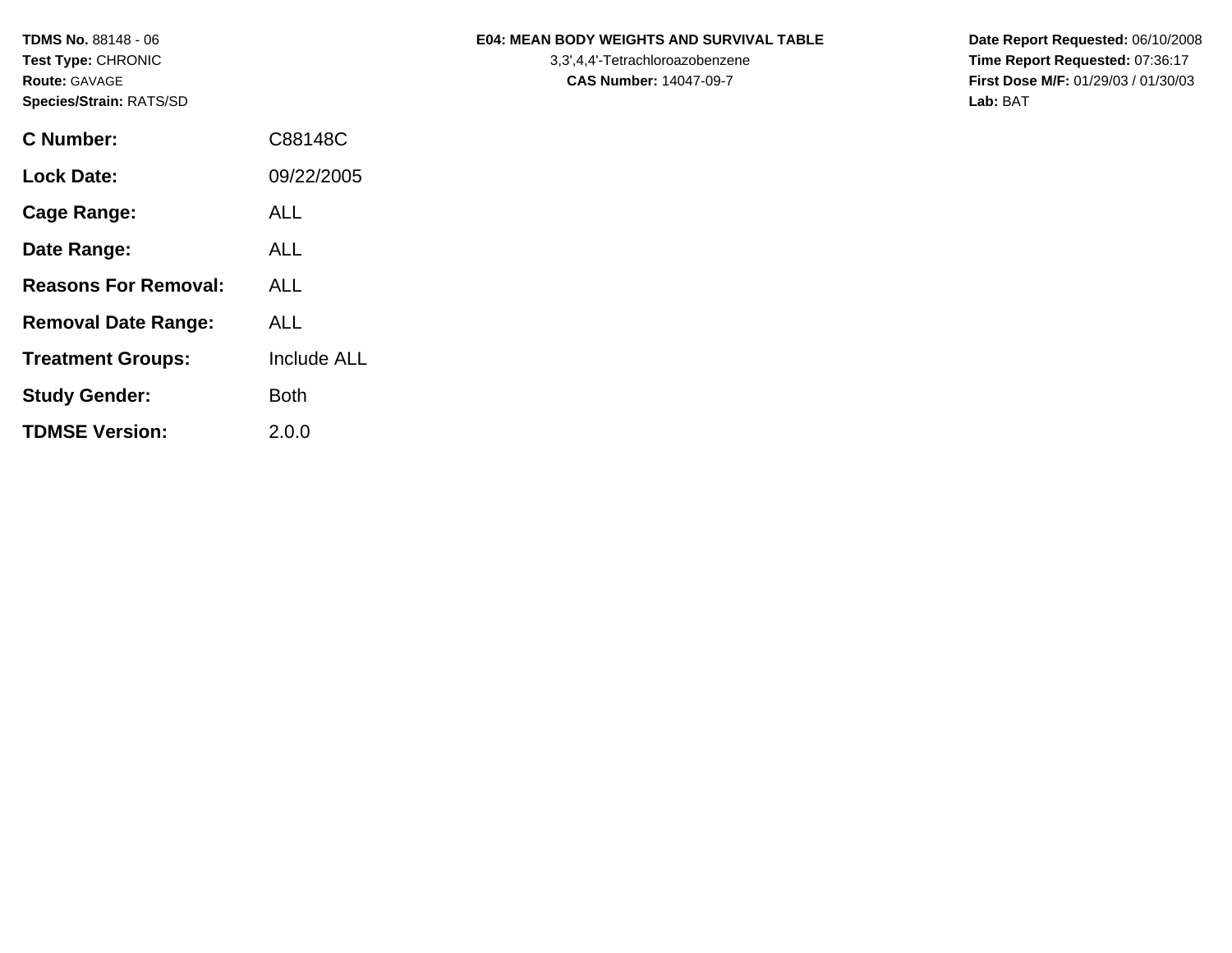### **TDMS No.** 88148 - 06 **E04: MEAN BODY WEIGHTS AND SURVIVAL TABLE Date Report Requested:** 06/10/2008

Test Type: CHRONIC **Test Type:** CHRONIC **3,3',4,4'-Tetrachloroazobenzene** 3,3',4,4'-Tetrachloroazobenzene **Time Report Requested:** 07:36:17 **Route:** GAVAGE **CAS Number:** 14047-09-7 **First Dose M/F:** 01/29/03 / 01/30/03

### **MALE**

| <b>DAY</b> | 0 MG/KG<br> |    | 10 MG/KG<br> |                        |    |       | 30 MG/KG<br>           |                |       | <b>100 MG/KG</b><br>   |             |  |  |
|------------|-------------|----|--------------|------------------------|----|-------|------------------------|----------------|-------|------------------------|-------------|--|--|
|            | WT(G)       | N  | WT(G)        | %<br>OF<br><b>CNTL</b> | N  | WT(G) | %<br>OF<br><b>CNTL</b> | N              | WT(G) | %<br>OF<br><b>CNTL</b> | N           |  |  |
| 1          | 98.9        | 50 | 99.2         | 100.3                  | 50 | 99.0  | 100.1                  | 50             | 99.2  | 100.3                  | 50          |  |  |
| 8          | 145.4       | 50 | 142.8        | 98.2                   | 50 | 140.0 | 96.3                   | 50             | 137.7 | 94.7                   | 50          |  |  |
| 15         | 194.2       | 50 | 190.0        | 97.9                   | 50 | 185.9 | 95.7                   | 50             | 180.4 | 92.9                   | 50          |  |  |
| 22         | 239.9       | 50 | 237.0        | 98.8                   | 50 | 232.7 | 97.0                   | 50             | 224.7 | 93.7                   | 50          |  |  |
| 29         | 280.3       | 50 | 279.4        | 99.7                   | 50 | 272.2 | 97.1                   | 50             | 264.3 | 94.3                   | 50          |  |  |
| 36         | 308.5       | 50 | 308.4        | 99.9                   | 50 | 298.1 | 96.6                   | 50             | 289.8 | 94.0                   | 50          |  |  |
| 43         | 332.7       | 50 | 332.2        | 99.8                   | 50 | 320.7 | 96.4                   | 49             | 310.9 | 93.4                   | 50          |  |  |
| 50         | 351.3       | 50 | 350.1        | 99.7                   | 50 | 338.7 | 96.4                   | 49             | 327.3 | 93.2                   | 50          |  |  |
| 57         | 365.0       | 50 | 364.6        | 99.9                   | 50 | 353.4 | 96.8                   | 49             | 341.7 | 93.6                   | 50          |  |  |
| 64         | 379.1       | 50 | 379.1        | 100.0                  | 49 | 365.5 | 96.4                   | 49             | 354.2 | 93.4                   | 50          |  |  |
| 71         | 388.5       | 50 | 388.3        | 100.0                  | 49 | 375.3 | 96.6                   | 49             | 363.5 | 93.6                   | 50          |  |  |
| 78         | 398.4       | 50 | 396.0        | 99.4                   | 49 | 383.8 | 96.3                   | 49             | 371.2 | 93.2                   | 50          |  |  |
| 85         | 407.3       | 50 | 405.9        | 99.6                   | 49 | 391.1 | 96.0                   | 49             | 381.7 | 93.7                   | 50          |  |  |
| 113        | 434.9       | 50 | 428.7        | 98.6                   | 49 | 415.0 | 95.4                   | 49             | 404.9 | 93.1                   | 50          |  |  |
| 141        | 455.0       | 50 | 444.1        | 97.6                   | 49 | 430.1 | 94.5                   | 48             | 418.0 | 91.9                   | 50          |  |  |
| 169        | 475.1       | 50 | 463.7        | 97.6                   | 49 | 451.0 | 94.9                   | 48             | 436.0 | 91.8                   | 50          |  |  |
| 197        | 490.1       | 50 | 478.7        | 97.7                   | 48 | 462.4 | 94.3                   | 48             | 441.6 | 90.1                   | 48          |  |  |
| 225        | 508.3       | 50 | 495.8        | 97.6                   | 48 | 478.1 | 94.1                   | 48             | 452.7 | 89.1                   | 47          |  |  |
| 253        | 523.9       | 50 | 509.3        | 97.2                   | 48 | 483.9 | 92.4                   | 48             | 462.2 | 88.2                   | 47          |  |  |
| 281        | 533.6       | 49 | 519.3        | 97.3                   | 48 | 493.2 | 92.4                   | 46             | 471.2 | 88.3                   | 45          |  |  |
| 309        | 541.0       | 49 | 528.0        | 97.6                   | 48 | 498.0 | 92.1                   | 44             | 476.0 | 88.0                   | 45          |  |  |
| 337        | 549.3       | 49 | 535.6        | 97.5                   | 47 | 503.5 | 91.7                   | 44             | 480.3 | 87.4                   | 45          |  |  |
| 365        | 558.7       | 49 | 540.3        | 96.7                   | 47 | 513.0 | 91.8                   | 44             | 484.8 | 86.8                   | 44          |  |  |
| 393        | 562.8       | 49 | 545.8        | 97.0                   | 46 | 512.7 | 91.1                   | 43             | 486.5 | 86.4                   | 43          |  |  |
| 421        | 570.9       | 47 | 549.9        | 96.3                   | 46 | 523.4 | 91.7                   | 43             | 494.8 | 86.7                   | 42          |  |  |
| 449        | 580.1       | 47 | 554.2        | 95.5                   | 45 | 527.0 | 90.8                   | 41             | 499.9 | 86.2                   | 40          |  |  |
| 477        | 587.1       | 47 | 559.9        | 95.4                   | 42 | 531.8 | 90.6                   | 37             | 507.6 | 86.5                   | 39          |  |  |
| 505        | 595.8       | 45 | 563.5        | 94.6                   | 38 | 534.1 | 89.6                   | 34             | 505.9 | 84.9                   | 34          |  |  |
| 533        |             |    |              |                        |    |       |                        |                |       |                        |             |  |  |
|            | 601.7       | 44 | 560.1        | 93.1                   | 33 | 528.0 | 87.7                   | 33             | 501.2 | 83.3                   | 31          |  |  |
| 561        | 592.5       | 43 | 564.8        | 95.3                   | 28 | 523.6 | 88.4                   | 31             | 492.4 | 83.1                   | 27          |  |  |
| 589        | 602.8       | 41 | 559.7        | 92.8                   | 26 | 519.0 | 86.1                   | 22             | 487.1 | 80.8                   | 20          |  |  |
| 617        | 606.4       | 39 | 563.6        | 92.9                   | 22 | 518.1 | 85.4                   | 16             | 484.8 | 80.0                   | 16          |  |  |
| 645        | 600.0       | 36 | 558.1        | 93.0                   | 17 | 507.6 | 84.6                   | 16             | 457.0 | 76.2                   | 11          |  |  |
| 673        | 595.9       | 33 | 544.5        | 91.4                   | 15 | 507.5 | 85.2                   | 9              | 466.1 | 78.2                   | $\,$ 5 $\,$ |  |  |
| 701        | 584.0       | 31 | 537.0        | 92.0                   | 10 | 466.5 | 79.9                   | $\overline{7}$ | 453.2 | 77.6                   | 4           |  |  |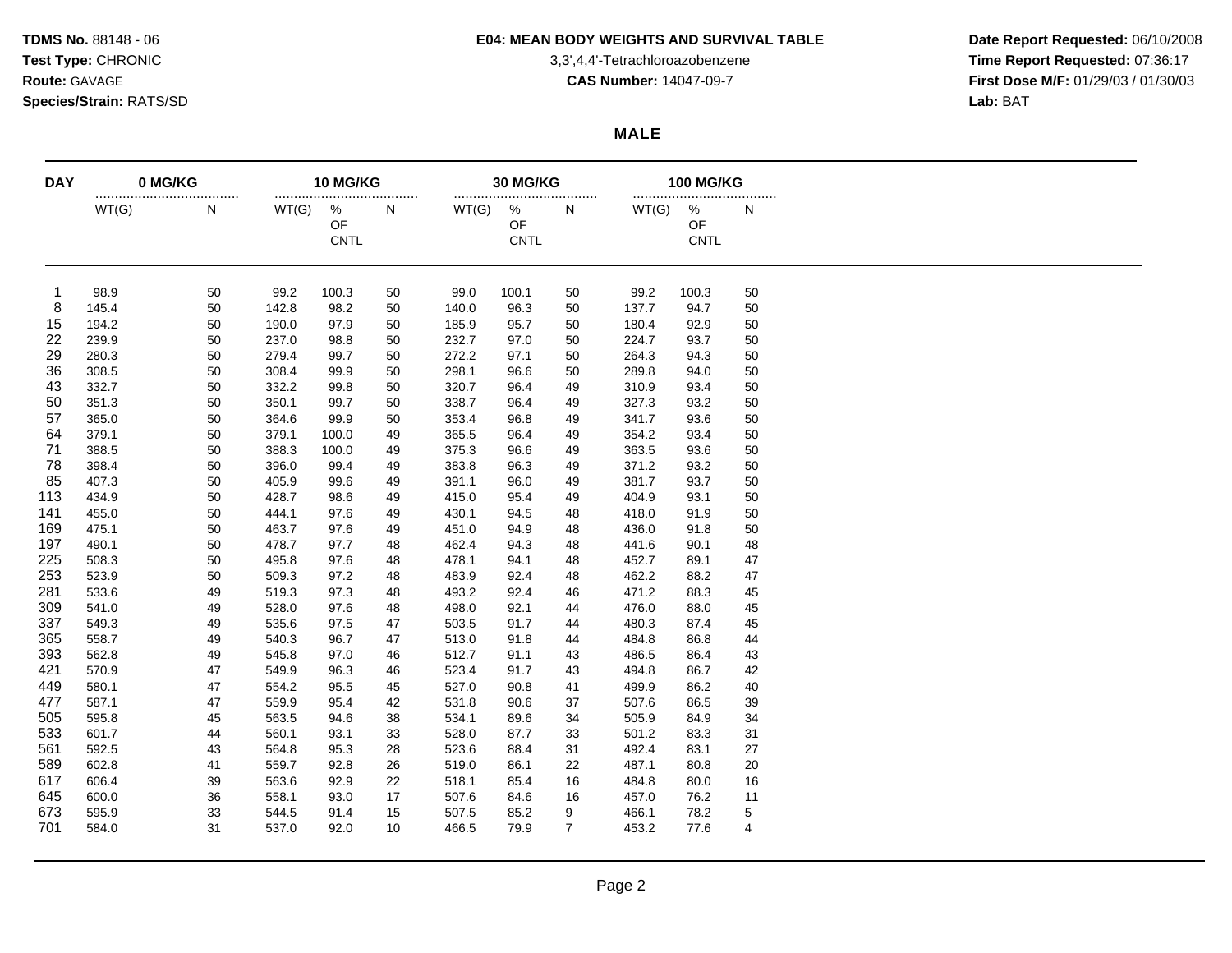### **TDMS No.** 88148 - 06 **E04: MEAN BODY WEIGHTS AND SURVIVAL TABLE Date Report Requested:** 06/10/2008

Test Type: CHRONIC **Test Type:** CHRONIC **3,3',4,4'-Tetrachloroazobenzene** 3,3',4,4'-Tetrachloroazobenzene **Time Report Requested:** 07:36:17 **Route:** GAVAGE **CAS Number:** 14047-09-7 **First Dose M/F:** 01/29/03 / 01/30/03

# **MALE**

| <b>DAY</b>         | 0 MG/KG |    |       | 10 MG/KG               |   |       | <b>30 MG/KG</b>            |    |       | <b>100 MG/KG</b>           |              |
|--------------------|---------|----|-------|------------------------|---|-------|----------------------------|----|-------|----------------------------|--------------|
|                    | WT(G)   | N. | WT(G) | %<br>OF<br><b>CNTL</b> | N | WT(G) | <br>%<br>OF<br><b>CNTL</b> | N. | WT(G) | <br>%<br>OF<br><b>CNTL</b> | N            |
| TERM<br><b>SAC</b> | 586.5   | 28 | 520.6 | 88.8                   | 9 | 517.1 | 88.2                       | 4  | 466.8 | 79.6                       | $\mathbf{2}$ |

\*\*\* END OF MALE \*\*\*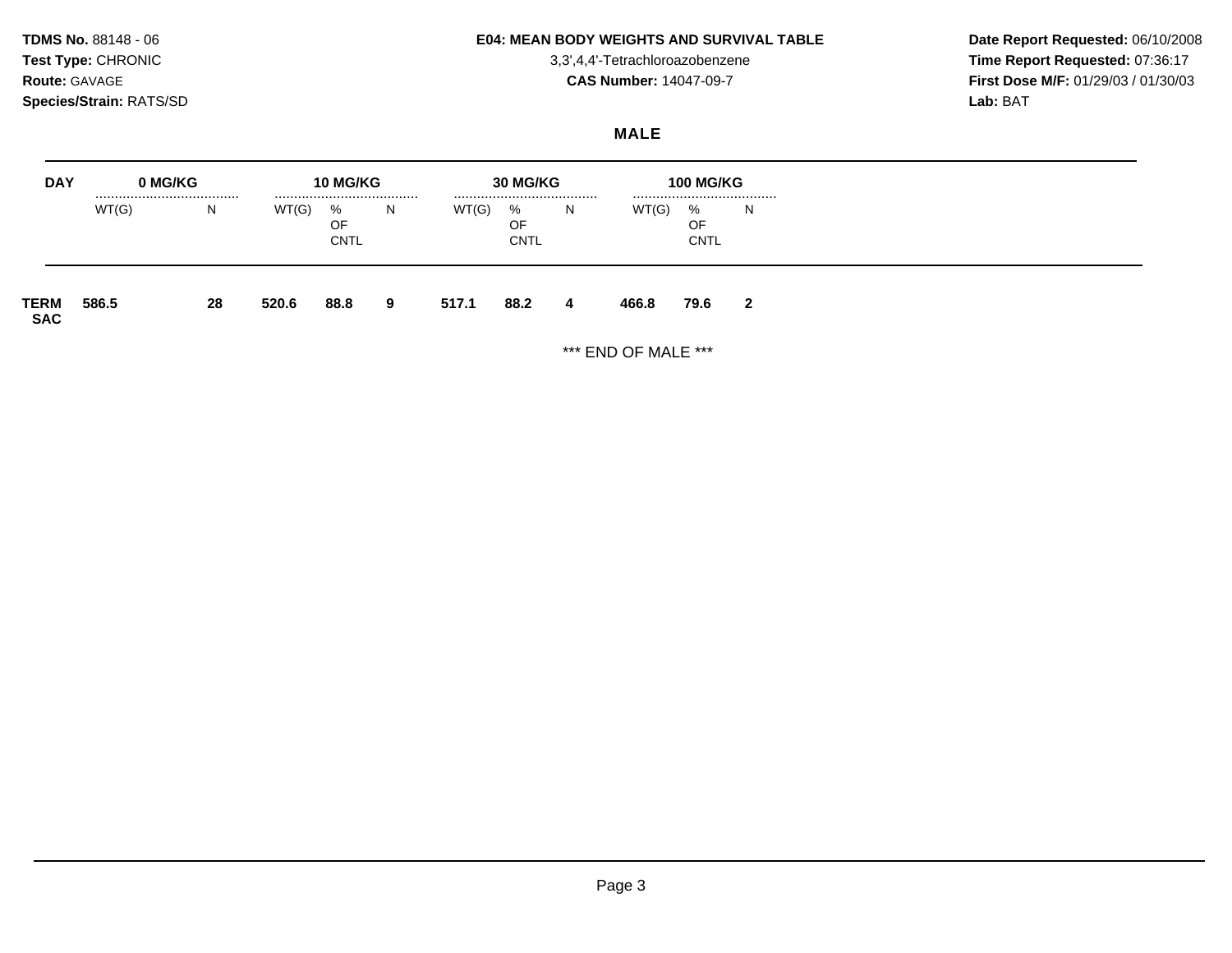### **TDMS No.** 88148 - 06 **E04: MEAN BODY WEIGHTS AND SURVIVAL TABLE Date Report Requested:** 06/10/2008

Test Type: CHRONIC **Test Type:** CHRONIC **3,3',4,4'-Tetrachloroazobenzene** 3,3',4,4'-Tetrachloroazobenzene **Time Report Requested:** 07:36:17 **Route:** GAVAGE **CAS Number:** 14047-09-7 **First Dose M/F:** 01/29/03 / 01/30/03

### **FEMALE**

| <b>DAY</b> | 0 MG/KG<br> |    | 10 MG/KG<br> |                        |    |       | 30 MG/KG<br>           |    |       | <b>100 MG/KG</b><br>   |    |  |
|------------|-------------|----|--------------|------------------------|----|-------|------------------------|----|-------|------------------------|----|--|
|            | WT(G)       | N  | WT(G)        | %<br>OF<br><b>CNTL</b> | N  | WT(G) | %<br>OF<br><b>CNTL</b> | N  | WT(G) | %<br>OF<br><b>CNTL</b> | N  |  |
| -1         | 98.6        | 50 | 98.1         | 99.6                   | 50 | 97.8  | 99.3                   | 50 | 97.9  | 99.4                   | 50 |  |
| 8          | 131.8       | 50 | 129.9        | 98.5                   | 50 | 127.8 | 96.9                   | 50 | 126.2 | 95.8                   | 50 |  |
| 15         | 158.5       | 50 | 158.3        | 99.8                   | 50 | 152.7 | 96.3                   | 50 | 150.6 | 95.0                   | 50 |  |
| 22         | 180.8       | 50 | 180.9        | 100.1                  | 50 | 174.2 | 96.3                   | 50 | 170.4 | 94.2                   | 50 |  |
| 29         | 199.7       | 50 | 201.0        | 100.6                  | 50 | 190.9 | 95.6                   | 50 | 187.0 | 93.6                   | 50 |  |
| 36         | 215.8       | 50 | 211.9        | 98.2                   | 50 | 202.0 | 93.6                   | 50 | 199.6 | 92.5                   | 50 |  |
| 43         | 225.4       | 50 | 224.7        | 99.7                   | 50 | 213.0 | 94.5                   | 50 | 208.0 | 92.3                   | 50 |  |
| 50         | 233.5       | 50 | 232.7        | 99.7                   | 50 | 223.0 | 95.5                   | 50 | 217.1 | 93.0                   | 50 |  |
| 57         | 239.8       | 50 | 238.0        | 99.2                   | 50 | 227.8 | 95.0                   | 50 | 222.9 | 92.9                   | 50 |  |
| 64         | 243.8       | 50 | 242.1        | 99.3                   | 50 | 233.1 | 95.6                   | 50 | 228.2 | 93.6                   | 50 |  |
| 71         | 250.3       | 50 | 244.6        | 97.8                   | 50 | 235.1 | 93.9                   | 50 | 232.3 | 92.8                   | 50 |  |
| 78         | 254.5       | 50 | 252.8        | 99.4                   | 50 | 242.1 | 95.1                   | 50 | 238.1 | 93.6                   | 50 |  |
| 85         | 259.3       | 50 | 252.4        | 97.3                   | 50 | 242.2 | 93.4                   | 50 | 239.3 | 92.3                   | 50 |  |
| 113        | 272.4       | 50 | 266.4        | 97.8                   | 50 | 256.4 | 94.2                   | 50 | 253.8 | 93.2                   | 50 |  |
| 141        | 278.1       | 50 | 277.8        | 99.9                   | 50 | 264.5 | 95.1                   | 50 | 263.0 | 94.6                   | 50 |  |
| 169        | 288.6       | 50 | 285.9        | 99.0                   | 49 | 270.4 | 93.7                   | 50 | 265.2 | 91.9                   | 50 |  |
| 197        | 292.2       | 50 | 292.8        | 100.2                  | 49 | 277.8 | 95.1                   | 50 | 273.7 | 93.7                   | 50 |  |
| 225        | 295.7       | 50 | 297.4        | 100.6                  | 49 | 283.6 | 95.9                   | 50 | 276.6 | 93.5                   | 50 |  |
| 253        | 304.2       | 49 | 303.1        | 99.6                   | 49 | 288.6 | 94.9                   | 49 | 282.0 | 92.7                   | 50 |  |
| 281        | 307.1       | 49 | 304.1        | 99.0                   | 48 | 287.5 | 93.6                   | 48 | 282.2 | 91.9                   | 50 |  |
| 309        | 313.7       | 49 | 310.2        | 98.9                   | 47 | 291.4 | 92.9                   | 48 | 285.4 | 91.0                   | 50 |  |
| 337        | 316.1       | 49 | 311.9        | 98.6                   | 46 | 291.7 | 92.3                   | 48 | 288.0 | 91.1                   | 49 |  |
| 365        | 323.4       | 49 | 316.7        | 97.9                   | 46 | 293.8 | 90.8                   | 48 | 288.8 | 89.3                   | 49 |  |
| 393        | 324.9       | 48 | 321.4        | 98.9                   | 45 | 300.3 | 92.4                   | 47 | 295.5 | 91.0                   | 48 |  |
| 421        | 332.6       | 47 | 327.1        | 98.4                   | 45 | 302.1 | 90.8                   | 47 | 298.3 | 89.7                   | 47 |  |
| 449        | 343.0       | 47 | 333.5        | 97.2                   | 45 | 305.5 | 89.1                   | 46 | 302.3 | 88.1                   | 47 |  |
| 477        | 350.5       | 47 | 340.1        | 97.1                   | 43 | 308.6 | 88.1                   | 45 | 304.3 | 86.8                   | 46 |  |
| 505        | 353.4       | 44 | 344.8        | 97.6                   | 43 | 309.6 | 87.6                   | 45 | 304.8 | 86.3                   | 45 |  |
| 533        | 362.0       | 44 | 348.0        | 96.1                   | 41 | 317.3 | 87.7                   | 44 | 306.3 | 84.6                   | 44 |  |
| 561        | 360.3       | 40 | 355.7        | 98.7                   | 38 | 314.8 | 87.4                   | 41 | 311.0 | 86.3                   | 40 |  |
| 589        | 362.3       | 37 | 353.3        | 97.5                   | 34 | 316.2 | 87.3                   | 38 | 310.5 | 85.7                   | 39 |  |
| 617        | 373.8       | 35 | 361.8        | 96.8                   | 33 | 320.1 | 85.6                   | 32 | 310.3 | 83.0                   | 35 |  |
| 645        | 378.6       | 34 | 368.3        | 97.3                   | 32 | 318.6 | 84.1                   | 28 | 308.1 | 81.4                   | 32 |  |
| 673        | 385.7       | 32 | 373.5        | 96.8                   | 32 | 315.5 | 81.8                   | 24 | 305.3 | 79.2                   | 29 |  |
| 701        |             |    |              |                        |    |       |                        |    |       |                        | 22 |  |
|            | 374.7       | 27 | 381.9        | 101.9                  | 32 | 310.4 | 82.8                   | 23 | 315.2 | 84.1                   |    |  |